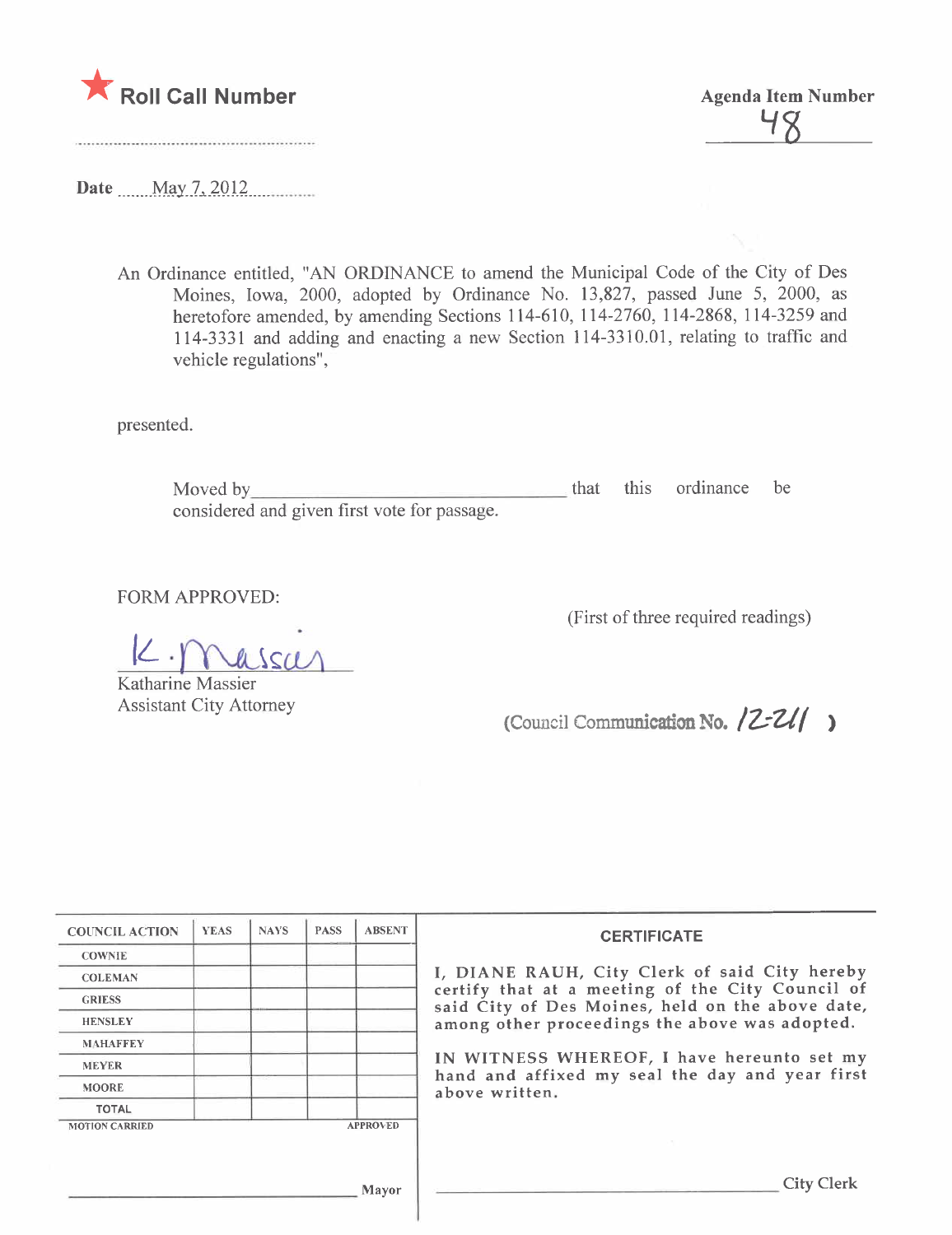AN ORDINANCE to amend the Municipal Code of the City of Des Moines, Iowa, 2000, adopted by Ordinance No. 13,827, passed June 5, 2000, as heretofore amended, by amending Chapter 114 Traffic  $&$  Vehicle Regulations as summarized below. The complete text of the ordinance is available in the City of Des Moines City Clerk's Office, 400 Robert D. Ray Drive, Des Moines, Iowa, or on the City of Des Moines' website at www.dmgov.org.

# DES MOINES TRAFFIC REGULATION CHANGES

Amending Chapter 114 of the Municipal Code regarding traffic regulation changes as follows:

A. Parking Restriction-North Side of Hull Avenue between E 14th Street and E 15th Street.

B. Garbage Day Parking Restriction Removal—East Side of 31st Street from and including the cul-de-sac South of Carpenter, Fridays.

C. Required changes to update the ordinance to match current field conditions.

FORM APPROVED:

Katharine Massier, Assistant City Attorney

T.M. Franklin Cownie, Mayor

Attest:

I, Diane Rauh, City Clerk of the City of Des Moines, Iowa, hereby certify that the above and foregoing is a summary of Ordinance No. 1991, passed by the City Council of said City on , signed by the Mayor on  $\qquad \qquad$ , and published as provided by law in the Business Record on \_\_\_\_\_\_\_\_\_\_\_\_\_\_\_\_\_\_\_\_\_\_. Authorized by Publication Order No.

Diane Rauh, City Clerk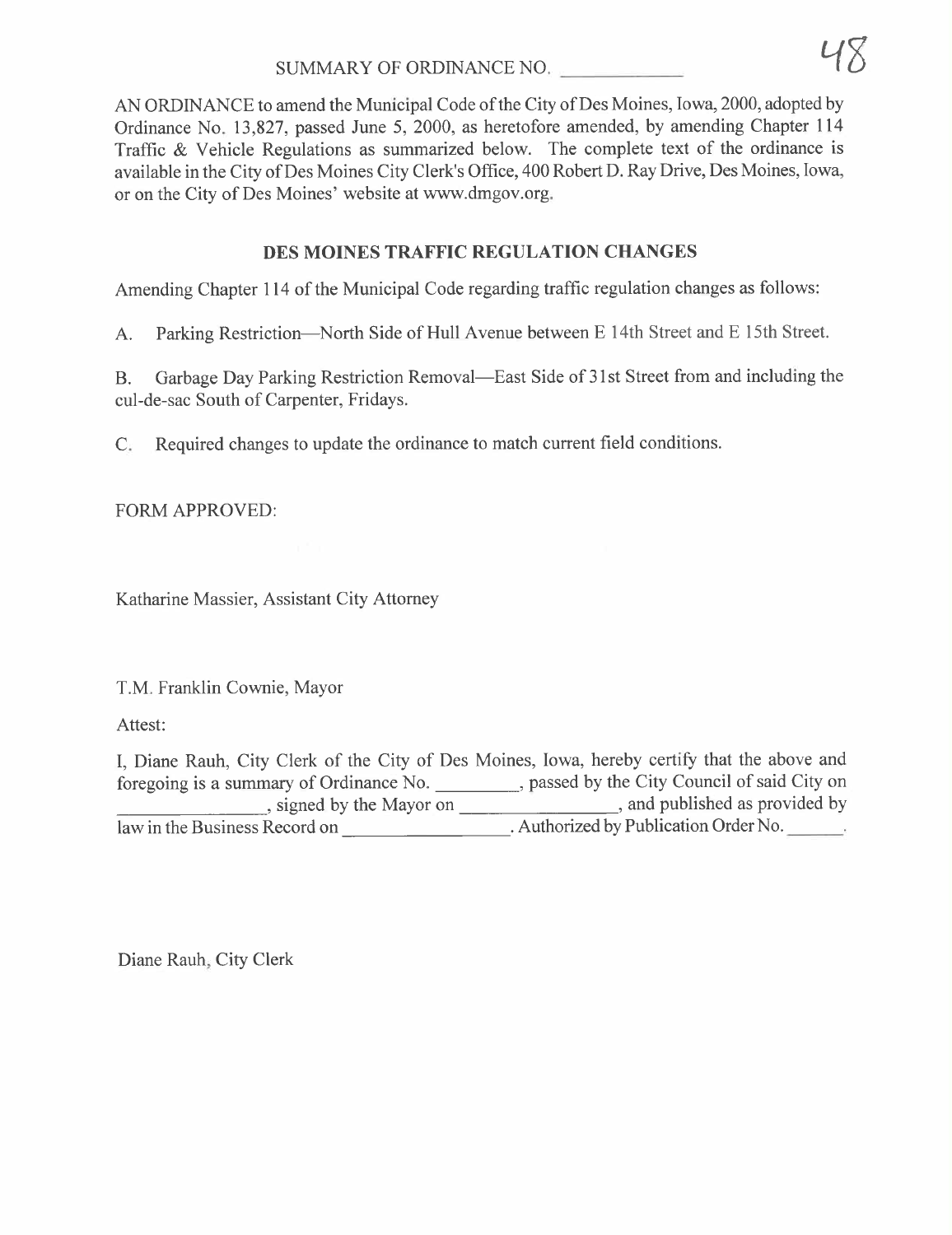ORDINANCE NO.

AN ORDINANCE to amend the Municipal Code of the City of Des Moines, Iowa, 2000, adopted by Ordinance No. 13,827, passed June 5, 2000, as heretofore amended, by amending Sections 114-610, 114-2760, 114-2868, 114-3259 and 114-3331 and adding and enacting a new Section 114-3310.01, relating to traffic and vehicle regulations.

Be It Ordained by the City Council of the City of Des Moines, Iowa:

Section 1. That the Municipal Code of the City of Des Moines, Iowa, 2000, adopted by Ordinance No. 13,827, passed June 5, 2000, as heretofore amended, is hereby amended by amending Sections 114- 610, 114-2760, 114-2868, 114-3259 and 114-3331 and adding and enacting a new Section 114-3310.01, relating to traffic and vehicle regulations, as follows:

#### Sec. 114-610. School passenger loading and unloading zones.

- (a) When signs are erected giving notice thereof, no person shall park any vehicle for other than the purpose of loading or unloading school passengers at any time or at the times specified in this section at any of the locations designated in division 9 of article XVI of this chapter as subject to such restriction:
	- (1) School passenger loading and unloading, 7: 00 a. m. to 5: 00 p.m. school days.
	- (2) School passenger loading and unloading, 7:00 a.m. to 5:00 p.m. school days; no parking at all other times.
	- (3) School passenger loading and unloading, 7:00 a.m. to 5:00 p.m. school days, 20 minutes only; no parking at all other times.
	- (4) School passenger loading and unloading, 7: 00 a. m. to 9: 00 a.m. school days, 20 minutes only.
	- (5) School passenger loading and unloading, 2:00 p.m. to 4:00<br>p.m. school days, 20 minutes only.
	- (6) School passenger loading and unloading, 7:00 a.m. to 4:00<br>p.m. school days, 30-minute limit.
- (b) A person who violates any provision of this section shall pay a fine of \$15.00.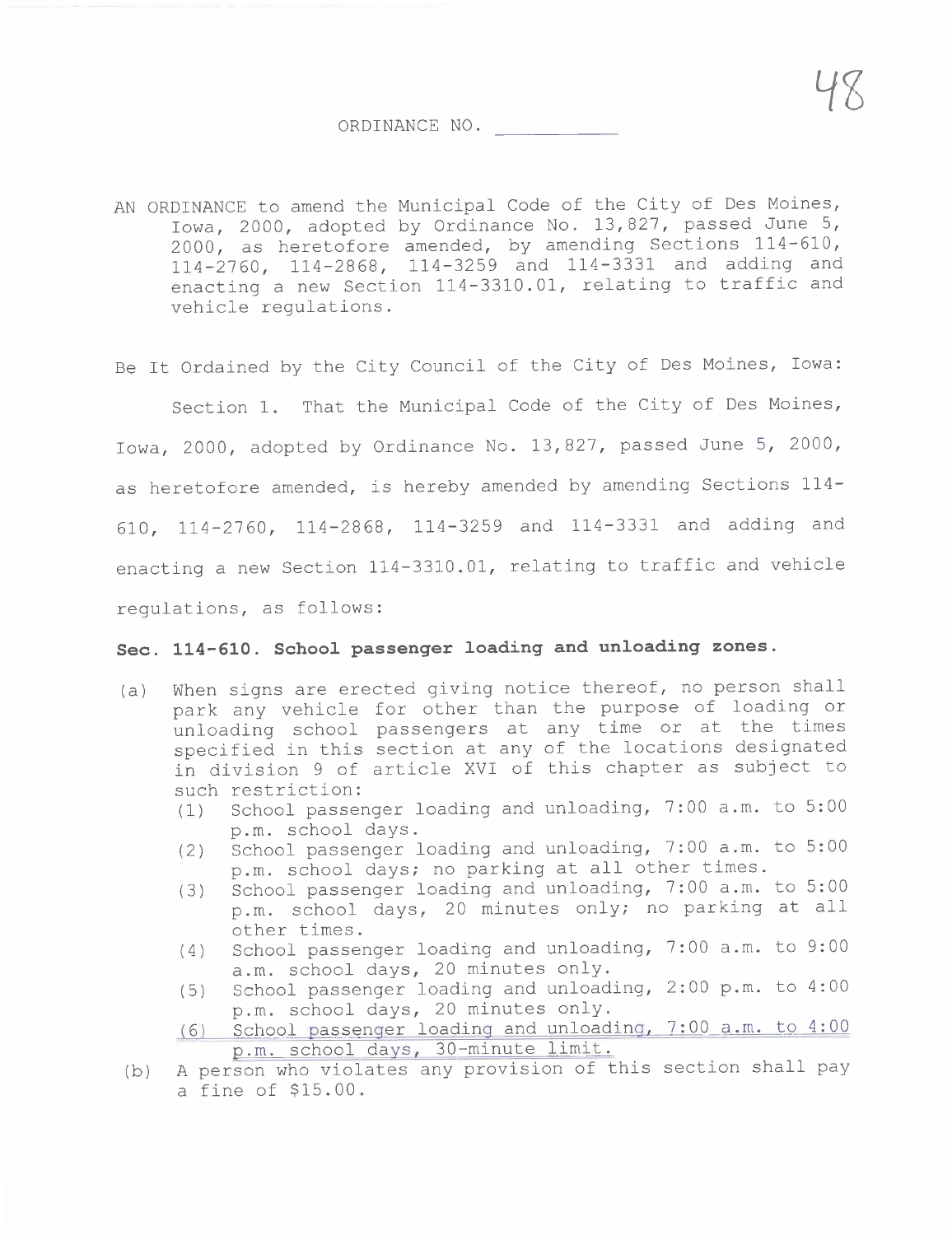Sec. 114-2760. Fifteenth Street--Ingersoll Avenue to dead end north of Shawnee Avenue.

Fifteenth Street, on the west side, from a point 20 feet south of Ingersoll Avenue to a point 120 feet north of Ingersoll Avenue, no parking any time.

Fifteenth Street, on the west side, from Inqersoll Avenue to Hiqh Street, no parkinq any time.

Fifteenth Street, on the east side, from Ingersoll Avenue to<br>High Street, no parking any time.

Fifteenth Street, on the west side. from High Street to a point 50 feet south thereof, no parking any time.

Fifteenth Street, on both sides, from High Street to a point 50 feet north thereof, no parking any time.

Fifteenth Street, on both sides, from Woodland Avenue to a point 50 feet south thereof, no parking any time.

Fifteenth Street, on the west side, from Woodland Avenue to a point 50 feet north thereof, no parking any time.

Fifteenth Street, on the east side, from Woodland Avenue to Crocker Street, no parking any time.

Fifteenth Street, on the west side, from Bridal Row to a point 25 feet north and south thereof, no parking any time.

Fifteenth Street, on the west side, from a point 50 feet south of Pleasant Street to a point 50 feet north of Pleasant Street, no parking any time.

Fifteenth Street, on the west side, from a point 50 feet south of Park Street to Crocker Street, no parking any time.

Fifteenth Street, on both sides, from Crocker Street to a point 300 feet south of School Street, no parking, 10:00 p.m. to 7:00 a.m.

Fifteenth Street, on both sides, from School Street to a point 300 feet south thereof, no parking any time.

Fifteenth Street, on the east side, from a point 170 feet north of Enos Avenue to a point 100 feet north thereof, commercial loading zone.

Fifteenth Street, on the east side, from University Avenue to a point 150 feet north thereof, no parking any time.

Fifteenth Street, on the west side, from University Avenue to Carpenter Avenue, no parking any time.

Fifteenth Street, on the east side, from Douglas Avenue to Shawnee Avenue, no parking any time.

Fifteenth Street, on the west side, from Seneca Avenue to a point 50 feet south thereof, no parking any time.

Fifteenth Street, on the west side, from Shawnee Avenue to a point 550 feet north thereof and on any part of the cul-de-sac, no parking any time.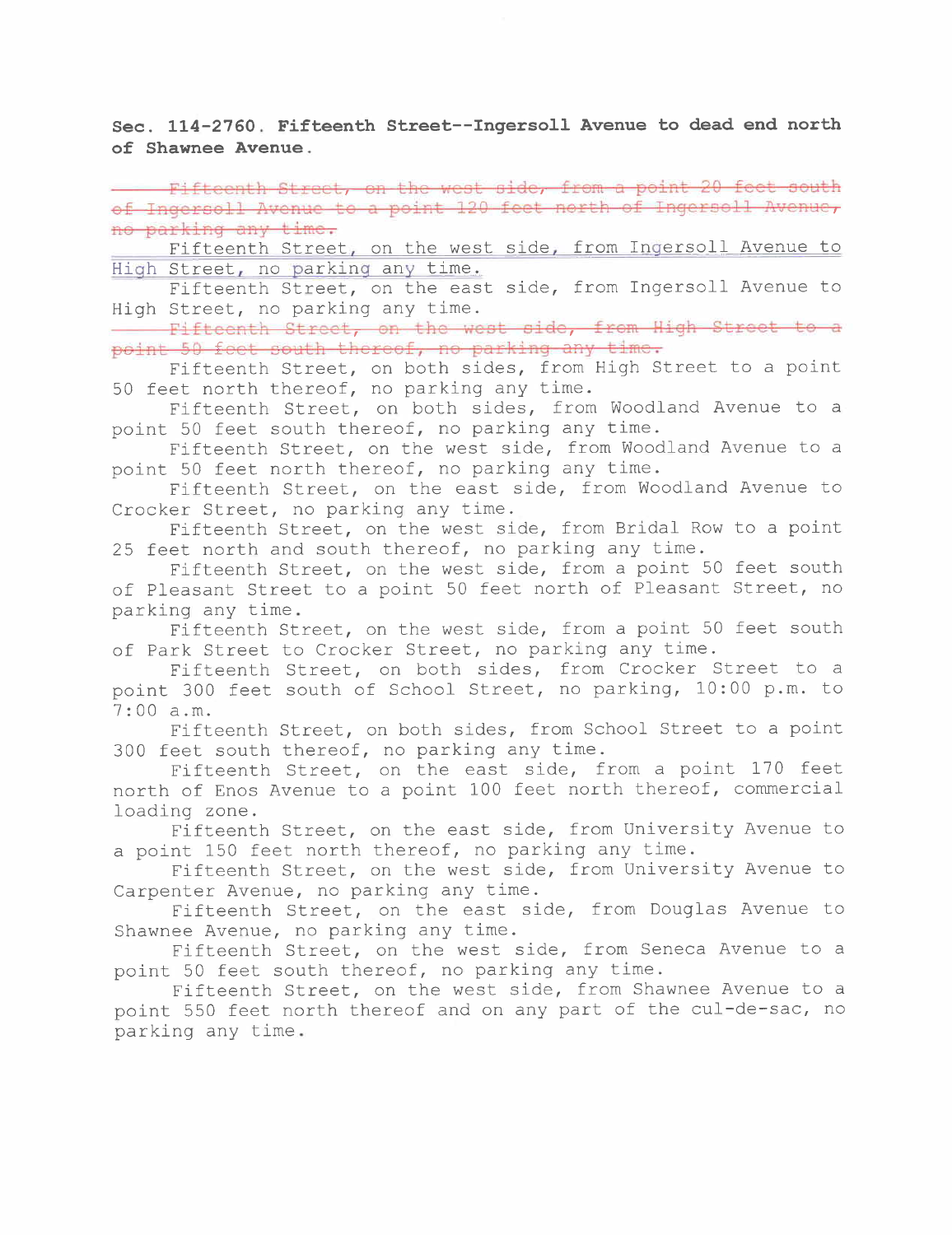# Sec. 114-2868. Thirty-first Street--John Lynde Road to dead end north of Lincoln Avenue.

Thirty-first Street, on the east side, from St. John's Road to Grand Avenue, no parking any time.

Thirty-first Street, on the west side, from Elmwood Drive to a point 125 feet north thereof, no parking any time.

Thirty-first Street, on the west side, from Grand Avenue to a point 150 feet south thereof, no parking any time.

Thirty-first Street, on the west side, from a point 150 feet south of Grand Avenue to a point 60 feet south thereof, commercial loading zone.

Thirty-first Street, on the west side, from a point 210 feet south of Grand Avenue to a point 210 feet south thereof, no parking any time.

Thirty-first Street, on the west side, from a point 420 feet south of Grand Avenue to a point 550 feet south thereof, no parking 8:00 a.m. to 5:00 p.m., Monday through Friday.

Thirty-first Street, on the west side, from Grand Avenue to Ingersoll Avenue, no parking any time.

Thirty-first Street, on the east side, from Ingersoll Avenue to a point 190 feet south thereof, no parking any time.

Thirty-first Street, on both sides, from Ingersoll Avenue to a point 250 feet north of Pleasant Street, no parking any time.

Thirty-first Street, on both sides, from a point 250 feet north of Pleasant Street to a point 200 feet north thereof, no stopping or standing.

Thirty-first Street, on both sides, from a point 450 feet north of Pleasant Street to University Avenue, no parking any time.

Thirty-first Street, on the west side, from University Avenue to Forest Avenue, no parking any time.

Thirty-first Street, on the east side, from and including the cul-de-sac to a point 50 feet south of Carpenter Avenue, no parking 8:00 a.m. to 4:00 p.m. Friday.

Thirty-first Street, on the east side, from 50 feet south of Carpenter Avenue to a point 50 feet north of Carpenter Avenue, no parking any time.

Thirty-first Street, on the east side, from Forest Avenue to a point 165 feet north of College Avenue, no parking any time.

Thirty-first Street, on the east side, from victoria Drive to Lincoln Avenue, no parking any time.

## Sec. 114-3259. Grand Avenue--Seventeenth Street to Eighteenth Street.

Grand Avenue, on the north side, from Seventeenth Street to a point 30 feet west thereof, no parking any time.

Grand Avenue, on the south side, from Seventeenth Street to a point 200225 feet west thereof, school loading and unloading, 30minute limit, Monday through Friday, from 7:00 a.m. to 9:00 a.m.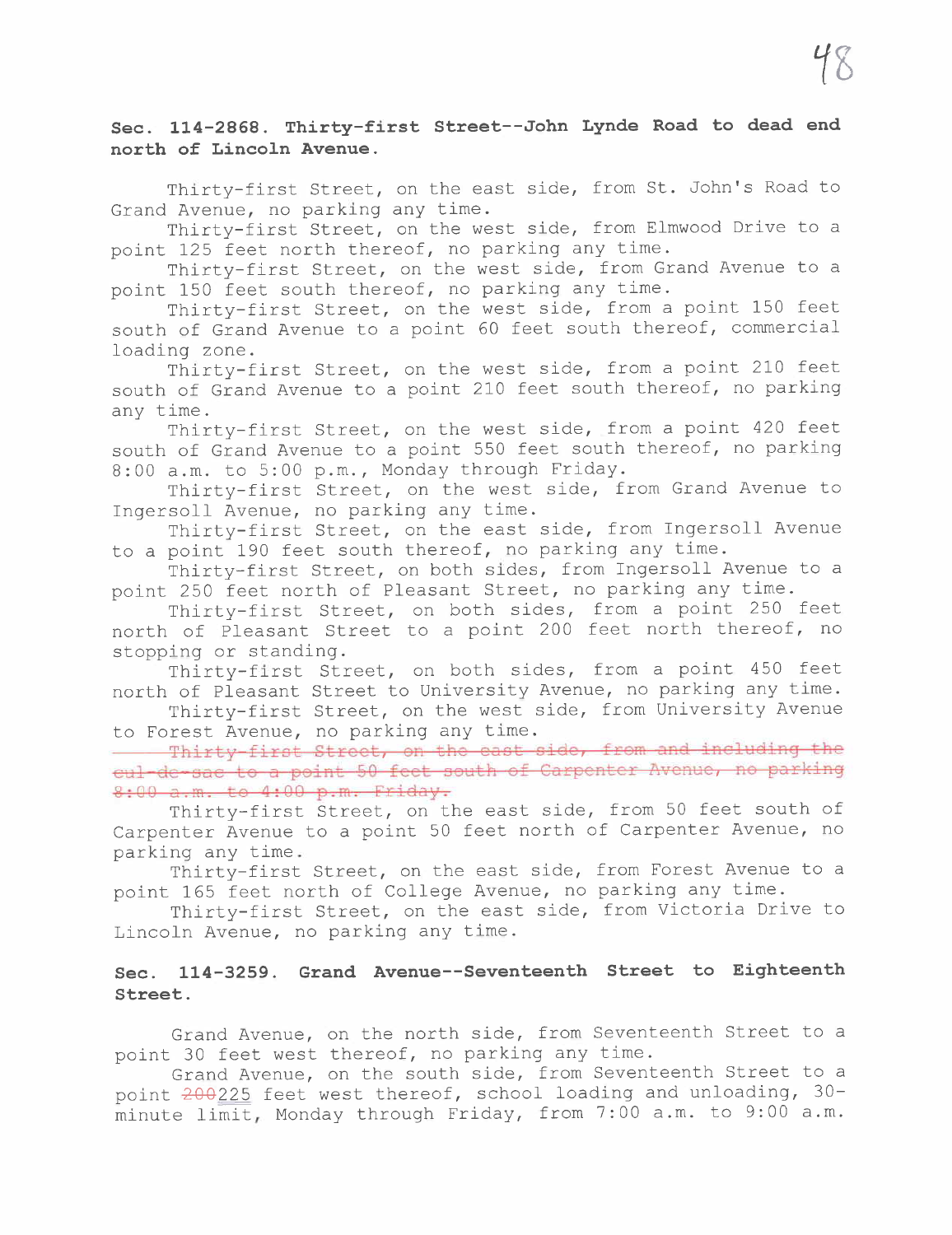and 1:00 p.m. to 4:00 p.m. Thirty-minute limit for all school passenger loading and unloading. A school issued identification placard is required to identify authorized vehicles dropping off and picking up during the restricted hours, on school days.

Grand Avenue, on the south side, from a point 225 feet west of Seventeenth Street to Fleur Drive, no parking any time.

Grand Avenue, on the north side, from a point 30 feet west of Seventeenth Street to a point 270 feet west thereof, no parking 7:00 a.m. to 9:00 a.m.

Grand Avenue, on the north side, from a point 30 feet west of Seventeenth Street, to a point 270 feet west thereof, no parking 4:00 p.m. to 6:00 p.m.

Grand Avenue, on the north side, from a point 330 feet west of Seventeenth Street to Eighteenth Street, no parking any time.

#### Sec. 114-3310.01. Hiqh Street-Fourteenth Street to Fifteenth Street.

Hiqh Street, on the north side, from Fifteenth Street to a point 185 feet east thereof, two hour parkinq 9:00 a.m. to 4:00 p.m.

Hiqh Street, on the north side, from a point 185 feet east of Fifteenth Street to Fourteenth Street, no parkinq any time.

Hiqh Street, on the south side, from Fourteenth Street to Fifteenth Street, no parkinq any time.

## Sec. 114-3331. Hull Avenue--East Fourteenth Street to east city limits.

Hull Avenue, on the north side, from a point 250 feet east of Sampson Street to a point 100 feet east of Delaware Avenue, no parking any time.

Hull Avenue, on the north side, from Delaware Avenue to a point 600 feet west thereof, no parking any time.

Hull Avenue, on the north side, from East Thirty-ninth Court to East Fortieth Court, no parking 10:00 p.m. to 7:00 a.m.

- Hull Avenue, on the north side, from East Fourteenth Street to a point 285 feet east thereof, no parking any time.

Hull Avenue, on the north side, from a point 50 feet west of East Fifteenth Street to a point 65 feet east of East Fifteenth Street, no parking any time.

Hull Avenue, on the north side, from East Fourteenth Street to a point 65 feet east of East Fifteenth Street, no parkinq any time.

Hull Avenue, on the south side, from East Fourteenth Street to a point 250 feet west of East Twenty-fourth Street, no parking any time.

Hull Avenue, on the south side, from East Twenty-fourth Street to a point 250 feet west thereof, no stopping or standing.

Hull Avenue, on the north side, from East Twenty-fourth Street to a point 50 feet east thereof, no parking any time.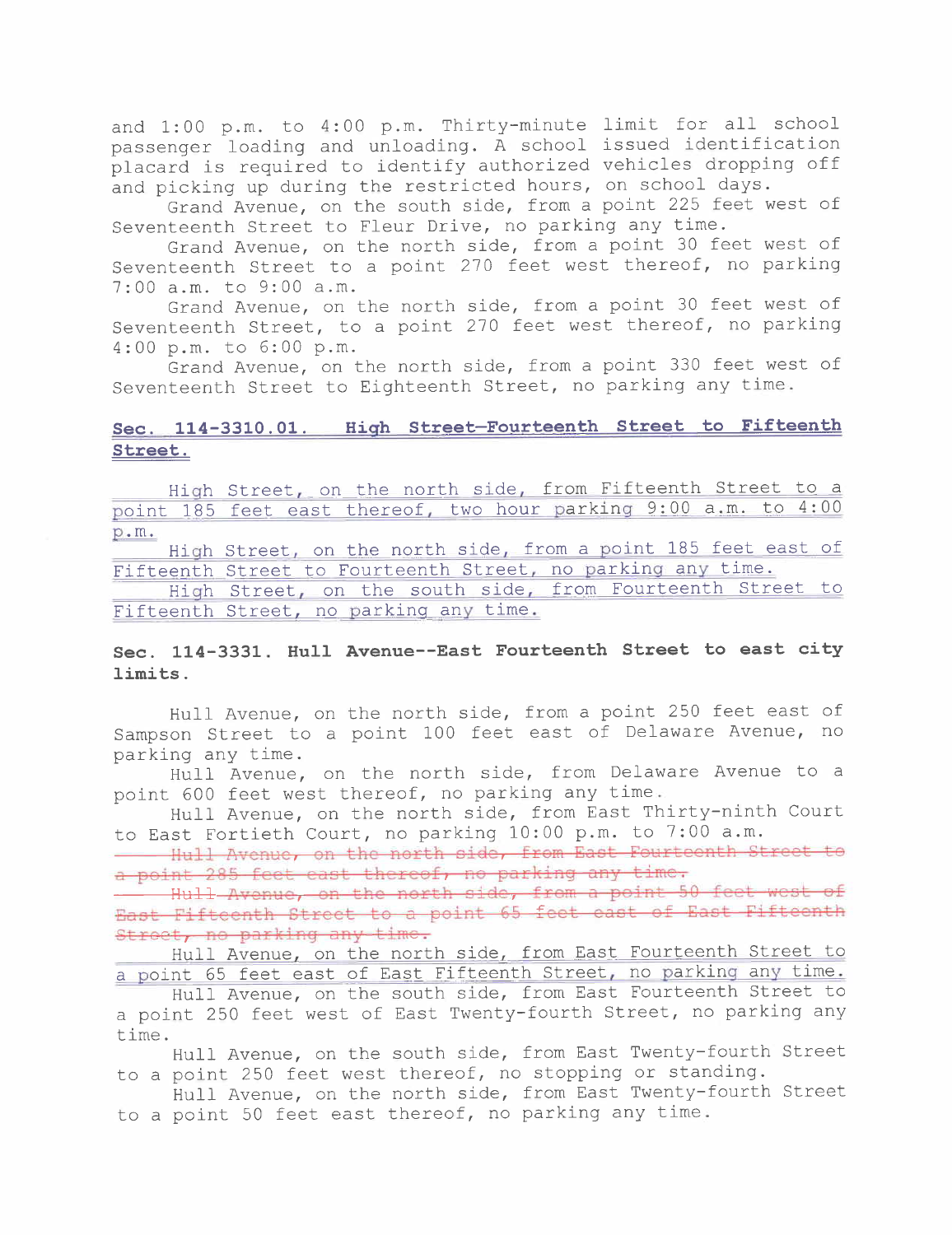Hull Avenue, on the south side, from East Twenty-fourth Street to East Twenty-ninth Street, no parking any time.

Hull Avenue, on the north side, from East Twenty-fifth Street to a point 75 feet west thereof, no parking any time.

Hull Avenue, on the south side, from a point 50 feet west of East Twenty-sixth Street to a point 50 feet east of East Twentysixth Street, no parking any time.

Hull Avenue, on the south side, from East Thirty-second Street to East Thirty-second Court, no parking any time.

Hull Avenue, on the north side, from East Thirty-fifth Street to East Thirty-eighth Street, no parking any time.

Hull Avenue, on the south side, from East Thirty-eighth Street to East Fortieth Court, no parking any time.

Hull Avenue, on the north side, from East Fortieth Court to East Forty-second Street, no parking any time.

Hull Avenue, on the south side, from East Forty-second Street to a point 100 feet west thereof, no parking any time.

Hull Avenue, on the north side, from East Forty-second Street to a point 70 feet east thereof, no parking any time.

Hull Avenue, on the south side, from East Forty-second Street to a point 590 feet east thereof, no parking any time.

Section 2. This ordinance shall be in full force and effect

from and after its passage and publication as provided by law.

FORM APPROVED:

EURE ALINOVED:<br>Katharine Massier

Assistant City Attorney